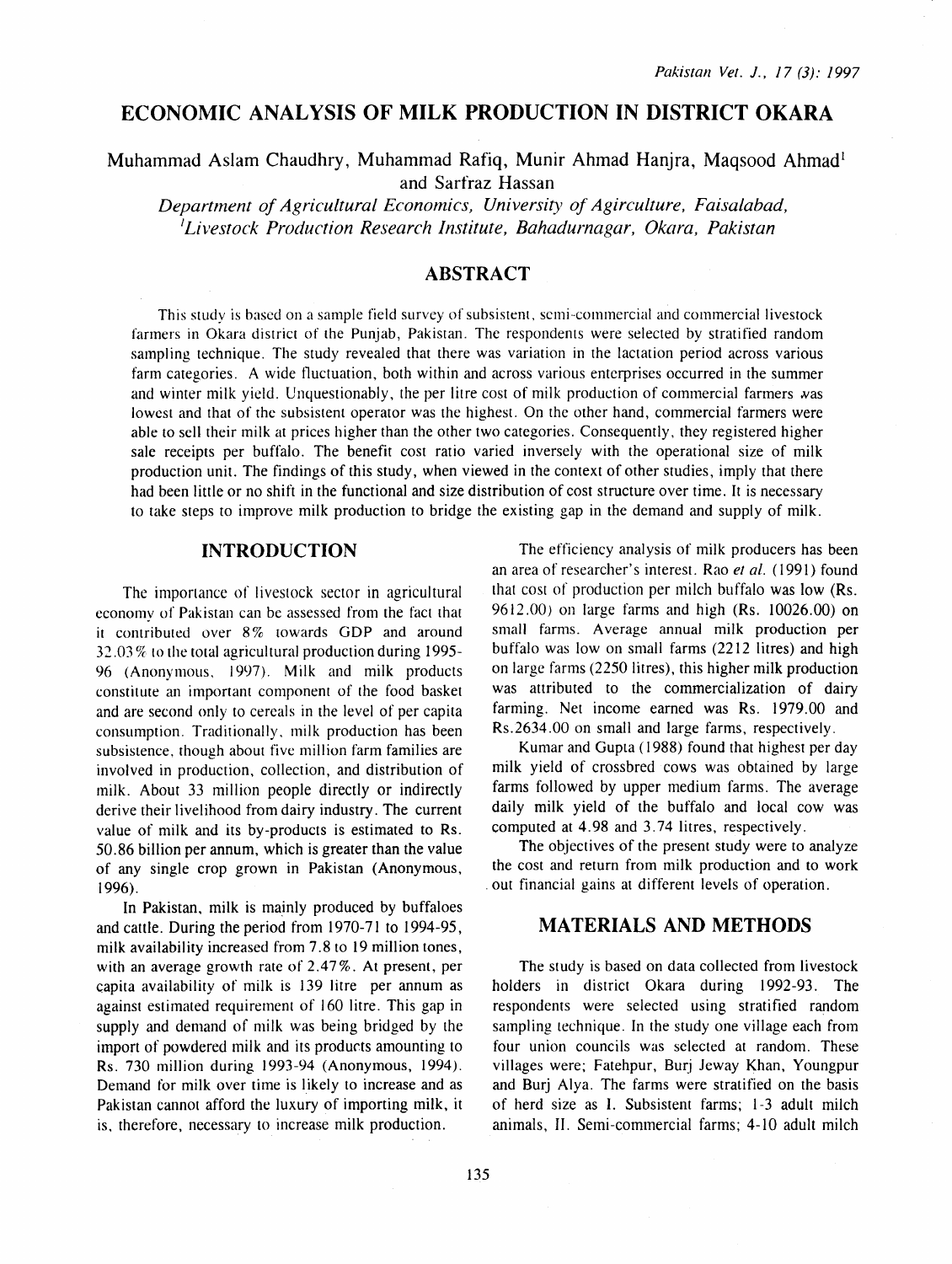animal, and III. Commercial farms; above 10 adult milch animals.

In the subsistent and semi-commercial strata, ten farmers from each village were drawn at random (thus forty farmers for each stratum). However, all the 15 commercial farms were included in the study. Thus, the total sample size was 95 respondents. Data were collected by personal interview method and from the available records of commercial farms. Most of the cost calculation formulae, definitions, and operational concepts used in the analysis are those described by Ahmad *et al.* (1996).

### RESULTS AND DISCUSSION

#### Milk Yield

The average milk yield was 3266.66, 2667.20 and 3140.87 litres per lactation for subsistent, semicommercial and commercial farms, respectively (Table l). This finding is not in conformity with the findings of Rao *et al.* (1991) who found a positive relationship between milk production and farm size. Average winter (high calving period) milk production was higher than summer (low calving period). Buffalo yielded 60% milk in the high calving and 40% in the low calving period. Nutritional deficiency may have depressed milk production in summer because many animals do not get sufficient feed in mid lactation, and this especially affects animals calving during August - October. Moreover, lactating animals which experience a substantial feed deficiency for a long period do not generally re-gain their potential yield, the lactation period gets shortened and the efficiency of milk production is decreased. Ali (1990) found considerable variations in milk prices during winter and summer seasons. The higher price during summer season is attributable to reduction in milk supply due to a fall in production and increase in milk demand.

The difference in milk yield during the high and the low calving period was higher in commercial than semi commercial and subsistent farms. The order of milk yield per buffalo in high and low calvers, on over all basis, descended from commercial to subsistent and semi - commercial producer. This may possibly be due to technological advantage enjoyed by the commercial farmers where as the subsistent farmers paid more attention to feeding and management, as milk sale was a major source of their family income. Partial adoption of the technology and poor management practices, due to increased herd size, may have reduced yields in semi commercial units. Another reason could be the inappropriate definition of this catagory and, more importantly, the fact that most of such units operated on marginally productive lands and practiced uncontrolled grazing.

#### Cost of Milk Production

The overall cost per lactating buffalo was Rs. 11060.63, comprising of Rs. 1859.93 as fixed cost and Rs. 9200.71 as variable cost. The fixed and variable costs were higher on the commercial than on semi commercial farms. However, total cost was highest on subsistent farms and lowest on semi commercial farms.

A study of the total cost and cost per litre of milk production revealed the true nature of enterprise profitability. Total cost of milk production was Rs. 1050760 on an overall basis. By type of livestock owner, it was Rs. 490665, 402953 and 157136 for subsistent, semi commercial and commercial farms, respectively. This works out to a per litre milk production cost of Rs. 3.90, 3.71 and Rs.3.20, for these farm categories, respectively. The per litre milk production costs varied inversely with the operational size of the farm; being highest for subsistent farms and lowest for commercial farms. This may be due to the small operational size of the livestock unit resulting in diseconomies of scale and higher expenditure incurred on concentrate feeding as is evident from a comparison of the variable cost component. W ahla (1982) observed similar patterns of per litre cost for large, small and tenant (subsistent) milk producers. This implies that there had been little or no shift in the milk production potential and technology during the last fifteen years, although unit costs have increased substantially.

#### Revenue From Milk

On an average, a milking buffalo produced milk worth Rs. 13348.69, 11378.10 and 16333.30 on subsistent, semi commercial and commercial farms, respectively. Moreover, commercial farmers received 15 % higher milk price. The price differential may be attributed to assured supply, transportation resources, bulk production, and greater bargaining power. A plausible policy implication of this finding is that minimum milk price, commensurate with the price received by the commercial producers, should be fixed in order to provide incentive to milk producers to adopt milk production on commercial scale. However, detailed studies would be required to determine a viable price policy program keeping in view the impact of seasonal and regional factors.

#### Benefit-cost Ratio

On overall basis, the benefit cost ratio (BCR) of milk production was 1.29:1. The BCRs for subsistent, semi commercial and commercial producers were 1.11:1, 1.16:1 and 1.60:1, respectively. This shows that the BCR varied directly with the operational size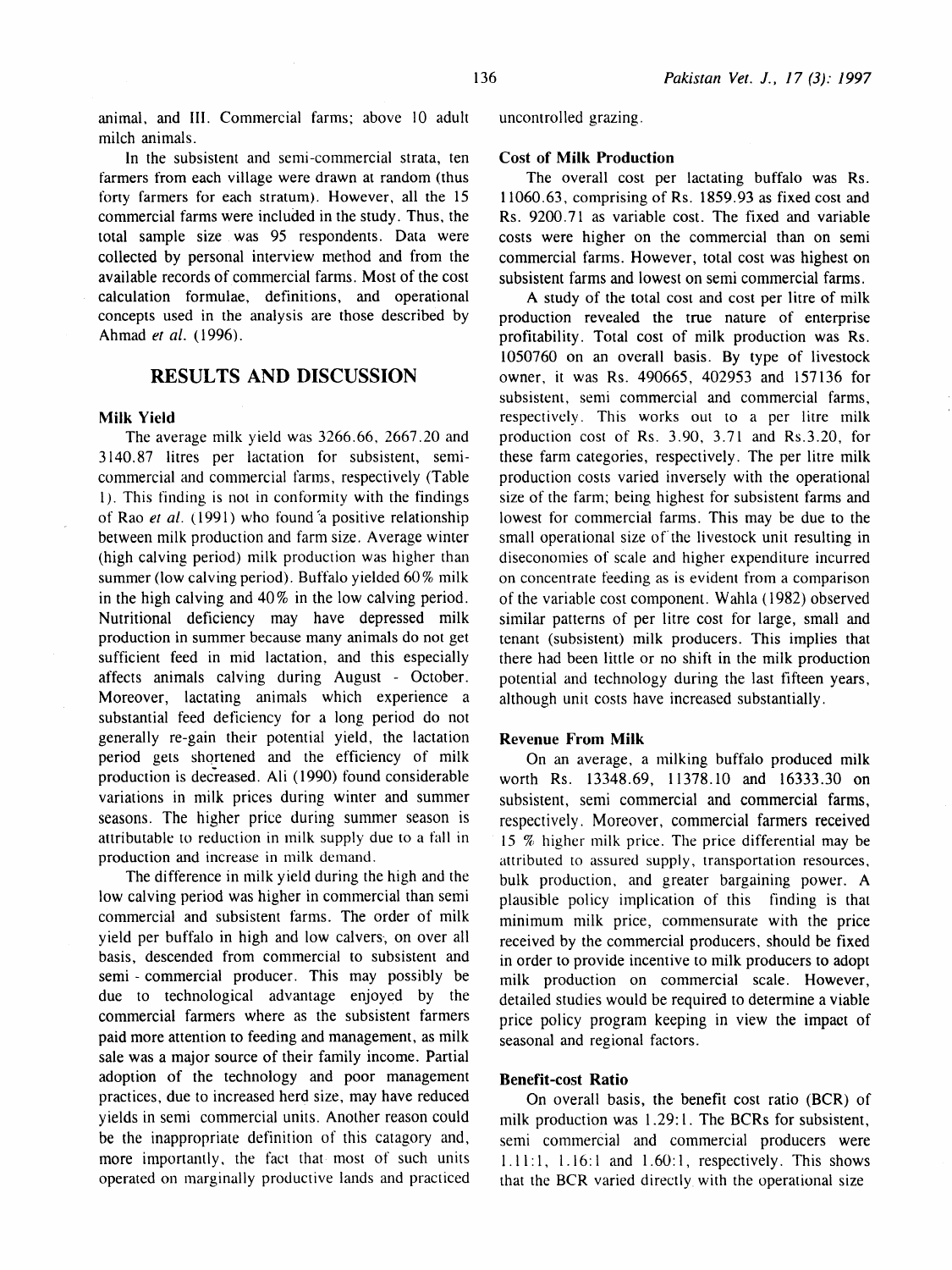| Types of farm                                              |            |                     |            |          |
|------------------------------------------------------------|------------|---------------------|------------|----------|
| Criteria                                                   | Subsistent | Semi-<br>commercial | Commercial | Over all |
| Lactation period (days)                                    | 370        | 351                 | 355        | 356.66   |
| Milk production per lactation (Litre)                      |            |                     |            |          |
| In high calvers                                            | 2000       | 1667                | 2105.47    | 1668.26  |
| In low calvers                                             | 1266.67    | 1000.20             | 1035.40    | 1096.95  |
| Average                                                    | 3266.67    | 2667.20             | 3140.87    | 2965.50  |
| Cost per buffalo per annum (Rupees)                        |            |                     |            |          |
| Fixed costs                                                | 1873.03    | 1812.23             | 1952.20    | 1859.93  |
| Variable costs                                             | 10393      | 8261.75             | 8523.53    | 9200.71  |
| Total costs                                                | 12266.63   | 10073.98            | 10475.73   | 11060.63 |
| Total costs and cost per litre of milk production (Rupees) |            |                     |            |          |
| Fixed costs                                                | 74920      | 72489               | 29283      | 176693   |
| Variable cost                                              | 415744     | 330470              | 127853     | 874067   |
| Total costs                                                | 490665     | 402953              | 157136     | 1050760  |
| Milk production (Litres)                                   |            |                     |            |          |
| Total                                                      | 125635     | 107088              | 49000      | 281723   |
| Average                                                    | 3266.66    | 2677.20             | 3140.87    | 2965.50  |
| Cost per litre                                             | 3.90       | 3.71                | 3.20       | 3.70     |
| Revenue from milk production (Rupees)                      |            |                     |            |          |
| Price per litre                                            | 4.25       | 4.25                | 5.00       | 4.36     |
| Average total income from milk                             | 13348.69   | 11378.10            | 16333.30   | 13686.69 |
| Average total cost                                         | 11976.63   | 9783.98             | 10185.73   | 10648.78 |
| Benefit cost ratio(BCR)                                    | 1.11:1     | 1.16:1              | 1.60:1     | 1.29:1   |

Table I: Economic analysis of different levels of milk production

of the livestock enterprise, being highest for the commercial farms and lowest far the subsistent farms. The economic theory predicts that the economies of scale (in the use of concentrate and fodder), better technology and improved management practices on large farms exhibited better BCR. Clearly, the commercial farmers were the leading beneficiary of milk production per animal followed by semi commercial and subsistant farms.

It is evident that in view of explosive population growth, the already existing imbalance in demand and supply of livestock products, especially milk, is likely to worsen in the coming years. It is, therefore, necessary to take suitable steps for substantial improvement in milk supply as well as other livestock products. For this purpose, following suggestions are put forward in the light of the results of this study.

- \* Genetic improvement in the stock of milk animals, especially buffaloes, may help improve yield potential significantly. To this end, selective breeding should be popularized at the common farm level.
- \* For providing balanced nutrition to the milch animals, non-traditional sources of feed and green fodder need to be explored. This may help reduce seasonal fluctuations in milk supply.
- \* The subsistent livestock farmers be given credit facilities for steady shift towards commercial farming.
- \* For successful commercial rearing of herds of milch animals, a very effective health coverage should be provided right at the door steps of the small livestock holders.